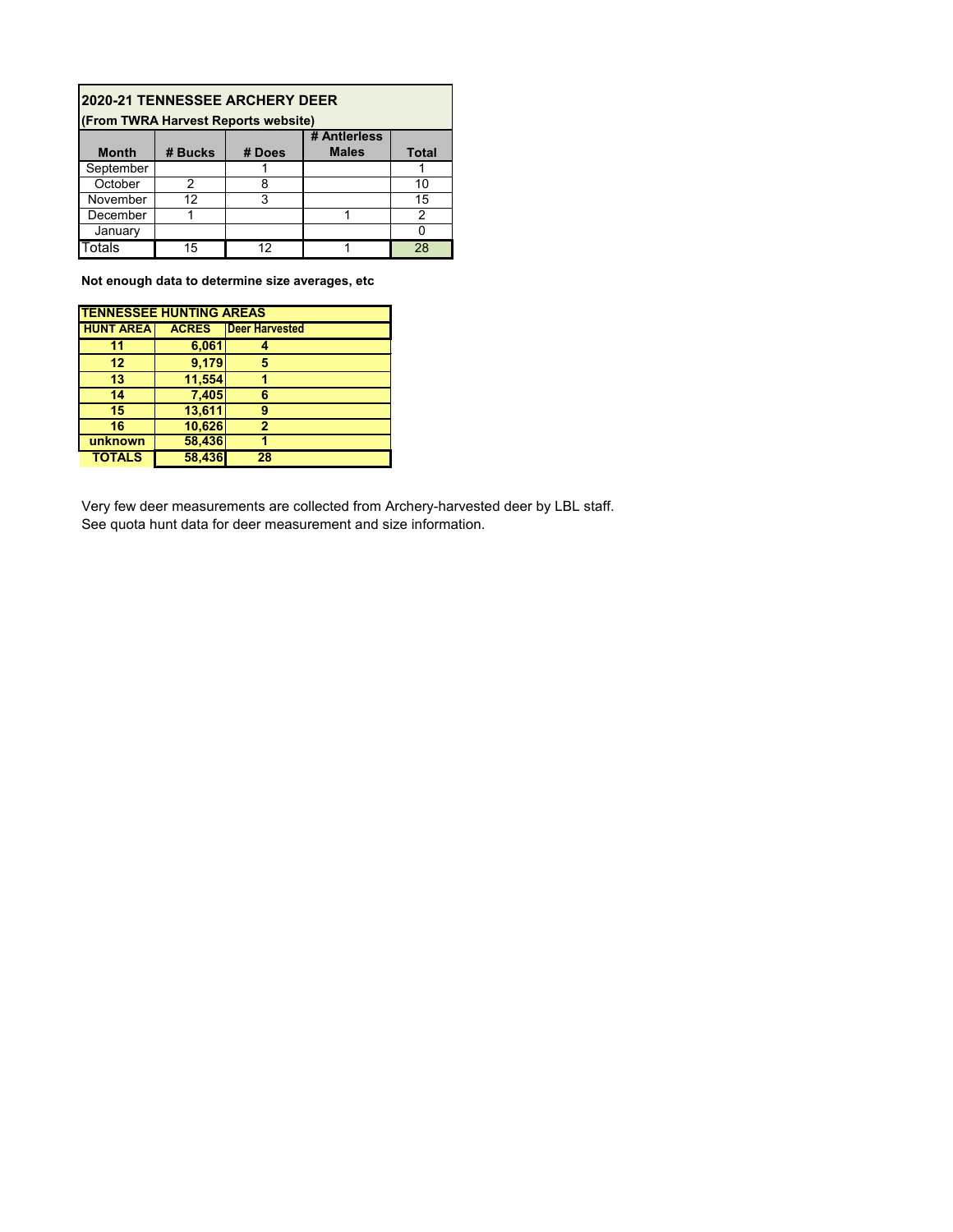# **LBL TENNESSEE YOUTH HUNT OCT 17-18, 2020**

**TOTAL HARVEST: 15 deer (Online Check-in only, LBL Check Stations not staffed)**

**Does: 7 --> Average Weight= 73 lbs** (Max= 92 lbs, Min= 57 lbs) **Bucks: 7 --> Average Weight= 92 lbs**

(Max= 138 lbs, Min= 90lbs) **Average Points: 6.5 (Max= 11)**

**Fawns: 1 --> Average Weight= 32 lbs, 1 female**

(Max= 32 lbs, Min= 32 lbs)

| <b>ITN YOUTH QUOTA HUNT: LARGER BUCKS AND LARGER ANTLERS</b> |               |            |                                                     |                |                |                |                |                |
|--------------------------------------------------------------|---------------|------------|-----------------------------------------------------|----------------|----------------|----------------|----------------|----------------|
|                                                              |               |            | Checked at LBL Check Stations (Not staffed in 2020) |                | <b>ANTLER</b>  | <b>ANTLER</b>  | <b>ANTLER</b>  | <b>HARVEST</b> |
| <b>HUNT AREA</b>                                             | <b>WEIGHT</b> | <b>SEX</b> | #POINTS                                             | AGE            | <b>SPREAD</b>  | <b>LENGTH</b>  | <b>CIRCUMF</b> | <b>DATE</b>    |
| 11                                                           | 138           | M          | 11                                                  |                | >11            |                |                | 10/17/2020     |
| 13                                                           | 96            | M          |                                                     |                | >11            |                |                | 10/17/2020     |
| 11                                                           | 119           | M          |                                                     |                | >11            |                |                | 10/17/2020     |
| 13                                                           | 90            | M          | 5                                                   |                |                |                |                | 10/17/2020     |
|                                                              |               |            |                                                     |                |                |                |                |                |
| <b>AVERAGES:</b>                                             | 111           |            | 8.0                                                 | <b>#DIV/0!</b> | <b>#DIV/0!</b> | <b>#DIV/0!</b> | <b>#DIV/0!</b> |                |

| <b>TN YOUTH HUNT COMPARTMENT SUMMARY</b> |                                      |                       |                                 |                         |  |  |
|------------------------------------------|--------------------------------------|-----------------------|---------------------------------|-------------------------|--|--|
| <b>HUNT AREA</b>                         | <b>Potential #</b><br><b>PERMITS</b> | <b>Deer Harvested</b> | <b>HUNTABLE</b><br><b>ACRES</b> | <b>Acres Per HUNTER</b> |  |  |
| 11                                       | 80                                   | 3                     | 6,061                           | 76                      |  |  |
| $12 \,$                                  | 120                                  |                       | 9,179                           | 76                      |  |  |
| 13                                       | 150                                  | 8                     | 11,554                          | 77                      |  |  |
| 14                                       | 100                                  |                       | 7,405                           | 74                      |  |  |
| 15                                       | 170                                  |                       | 13,611                          | 80                      |  |  |
| 16                                       | 130                                  |                       | 10,626                          | 82                      |  |  |
| unknown                                  | $\mathbf{0}$                         | Ω                     | n/a                             | n/a                     |  |  |
| <b>TOTAL =</b>                           | 750                                  | 15                    | $AVG =$                         | 78                      |  |  |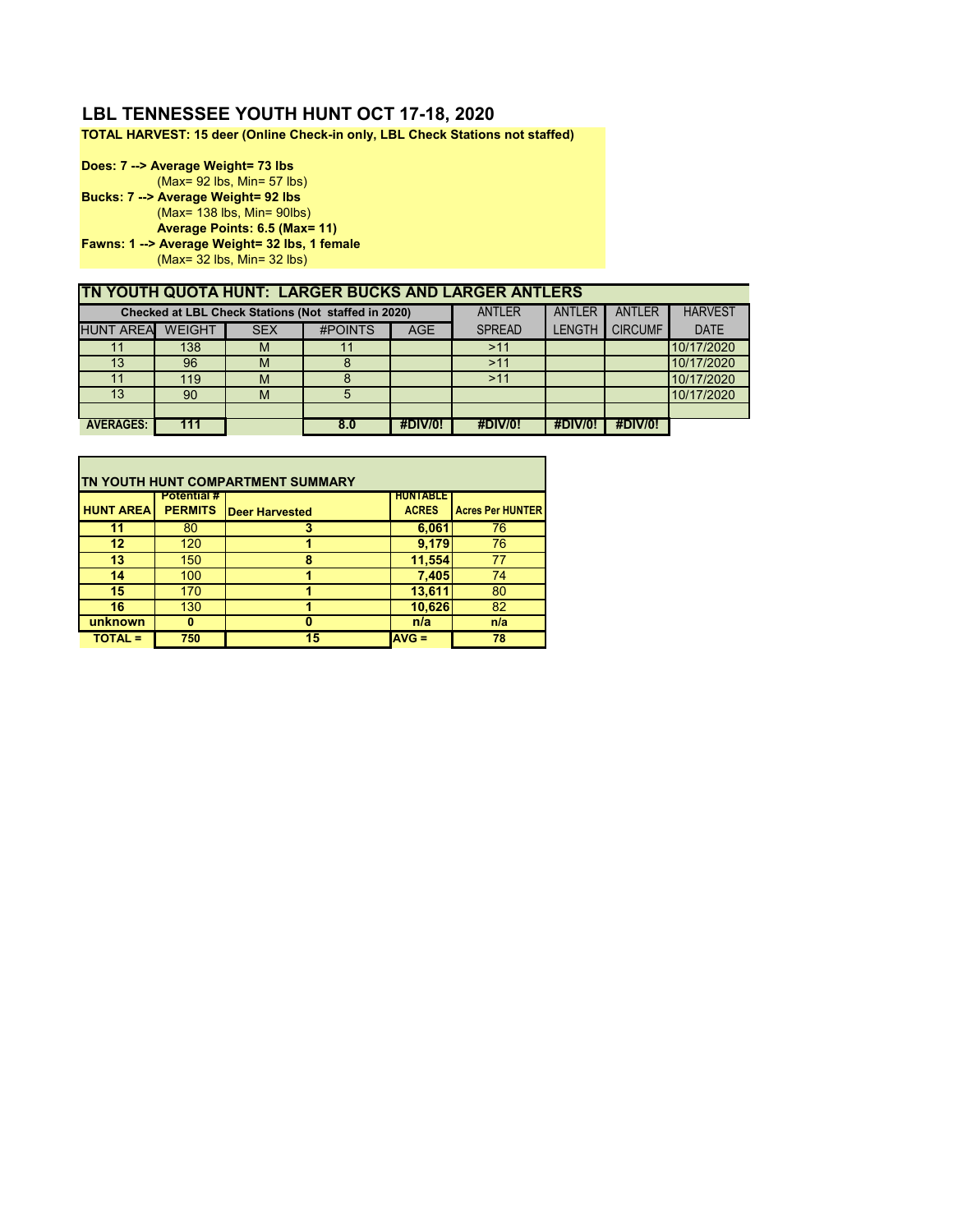# **LBL TENNESSEE QUOTA HUNT NOV 13-14, 2020**

**TOTAL HARVEST: 110 deer (checked onsite only)**

| Does: 24 --> Average Weight = 74 lbs                   |
|--------------------------------------------------------|
|                                                        |
| $(Max= 97$ lbs, Min= 44 lbs)                           |
| Bucks: 86 --> Average Weight= 109 lbs                  |
| $(Max = 166$ lbs, Min= 40 lbs)                         |
| Average Points: 7.6 (Max=11)                           |
| Fawns: 4 --> Average Weight= 51 lbs, 1 male + 3 female |
| (Max= 70 lbs, Min= 40 lbs)                             |

|                  | TN QUOTA HUNT: LARGER BUCKS AND LARGER ANTLERS |                               |                 |                  |               |               |                  |                |
|------------------|------------------------------------------------|-------------------------------|-----------------|------------------|---------------|---------------|------------------|----------------|
|                  |                                                | checked at LBL check stations |                 |                  | <b>ANTLER</b> | <b>ANTLER</b> | <b>ANTLER</b>    | <b>HARVEST</b> |
| <b>HUNT AREA</b> | <b>WEIGHT</b>                                  | <b>SEX</b>                    | <b>#POINTS</b>  | <b>AGE</b>       | <b>SPREAD</b> | <b>LENGTH</b> | <b>CIRCUMF</b>   | <b>DATE</b>    |
| 11               | 133                                            | M                             | 10              | 3.5              | 20.9          | 20.2          | 4.2              | 11/13/2020     |
| 16               | 126                                            | M                             | 10              | 3.5              | 13.3          | 20.6          | $\overline{4.2}$ | 11/13/2020     |
| $\overline{13}$  | 113                                            | M                             | 10              |                  | 17.3          | 20.1          | 4.4              | 11/13/2020     |
| $\overline{15}$  | 166                                            | M                             | $\overline{11}$ | 4.5              | 17.8          | 23.3          | 4.8              | 11/13/2020     |
| $\overline{13}$  | 134                                            | M                             | $\overline{11}$ | $\overline{5.5}$ | 18.2          | 19.4          | $\overline{4.2}$ | 11/13/2020     |
| $\overline{15}$  | 135                                            | M                             | $\overline{8}$  | 3.5              | 14.9          | 17.5          | 3.8              | 11/13/2020     |
| $\overline{12}$  | 115                                            | M                             | 11              | 4.5              | 15.9          | 19.4          | 4.3              | 11/13/2020     |
| 14               | 150                                            | M                             | 10              | 6.5              | 16.3          | 25            | 5.2              | 11/13/2020     |
| $\overline{12}$  | 123                                            | $\overline{M}$                | 9               | $\overline{3.5}$ | 16.4          | 18.4          | $\overline{5}$   | 11/13/2020     |
| $\overline{15}$  | $\overline{118}$                               | M                             | $\overline{7}$  | $\overline{3.5}$ | 17.4          | 17            | $\overline{3.5}$ | 11/13/2020     |
| 16               | 144                                            | M                             | 11              | 4.5              | 18.9          | 17.3          | $\overline{4}$   | 11/13/2020     |
| $\overline{15}$  | 141                                            | $\overline{M}$                | $\overline{9}$  | 3.5              | 14.9          | 19.6          | 4.1              | 11/13/2020     |
| $\overline{15}$  | 120                                            | M                             | 10              | 2.5              | 16.6          | 18.9          | 3.7              | 11/14/2020     |
| $\overline{15}$  | 149                                            | M                             | $\overline{11}$ | 5.5              | 17.2          | 20.7          | 4.1              | 11/14/2020     |
| 16               | 137                                            | $\overline{M}$                | 10              | 3.5              | 18.5          | 18.1          | 4.1              | 11/14/2020     |
| 16               | 134                                            | M                             | 10              | 3.5              | 19.4          | 19.4          | 3.6              | 11/14/2020     |
| 16               | 134                                            | $\overline{M}$                | 11              | 4.5              | 20.3          | 21.1          | 4.8              | 11/14/2020     |
| 16               | 126                                            | M                             | 10              | $\overline{3.5}$ | 16.6          | 20.5          | 4.1              | 11/14/2020     |
|                  |                                                |                               |                 |                  |               |               |                  |                |
|                  |                                                |                               |                 |                  |               |               |                  |                |
|                  |                                                |                               |                 |                  |               |               |                  |                |
|                  |                                                |                               |                 |                  |               |               |                  |                |
|                  |                                                |                               |                 |                  |               |               |                  |                |
|                  |                                                |                               |                 |                  |               |               |                  |                |
| <b>AVERAGES:</b> | 133                                            |                               | 9.9             | 4.1              | 17.3          | 19.8          | 4.2              |                |

| <b>TN QUOTA HUNT COMPARTMENT SUMMARY</b> |     |                                           |                  |                         |                   |
|------------------------------------------|-----|-------------------------------------------|------------------|-------------------------|-------------------|
|                                          |     | <b>HUNT AREA # PERMITS Deer Harvested</b> | <b>ACRES</b>     | <b>Acres Per HUNTER</b> |                   |
|                                          | 70  |                                           | 6,061            | 87                      | Muzzleloader Only |
| 12                                       | 120 | 16                                        | 9,179            | 76                      |                   |
| 13                                       | 150 | 22                                        | 11,554           | 77                      |                   |
| 14                                       | 100 | 13                                        | 7,405            | 74                      |                   |
| 15                                       | 180 | 29                                        | 13,611           | 76                      |                   |
| 16                                       | 130 | 26                                        | 10,626           | 82                      |                   |
| unknown                                  | 0   | 0                                         | n/a              | n/a                     |                   |
| <b>TOTAL =</b>                           | 750 | 110                                       | <b>Average =</b> | 79                      |                   |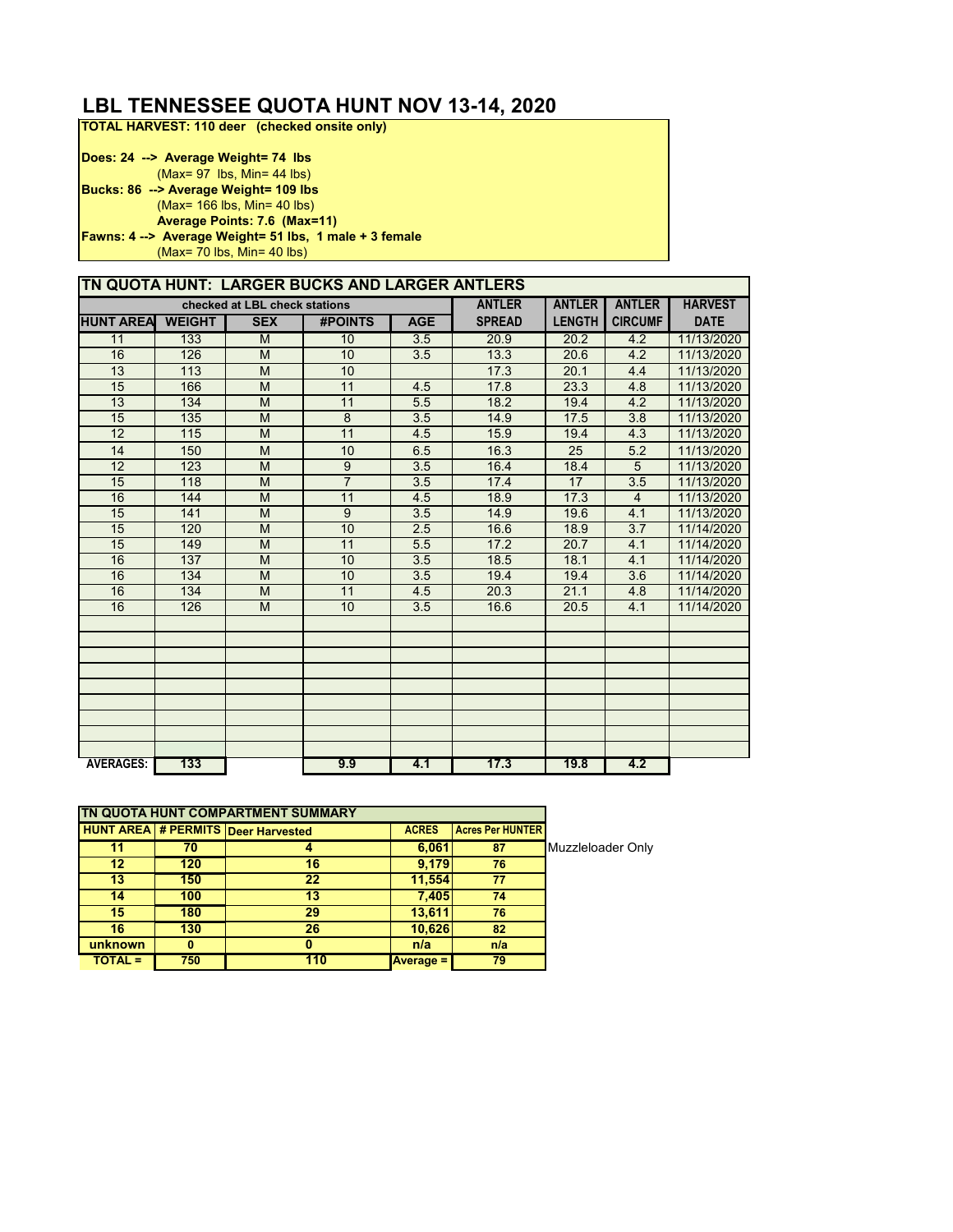## **LBL TENNESSEE QUOTA HUNT NOV 28-29, 2020**

**TOTAL HARVEST: 49 deer (checked onsite and off-site as LBL harvests)**

| Does: 7 --> Average Weight = 74.6 lbs<br>$(Max = 91$ lbs, Min= 40 lbs) | <b>Age Ranges of Antlered</b><br><b>Bucks Harvested</b> |       |
|------------------------------------------------------------------------|---------------------------------------------------------|-------|
| Bucks: 41 - Average Weight = 104.8 lbs                                 | $1.5^{\circ}$                                           | 31%   |
| $(Max = 138$ lbs, Min= 65 lbs)                                         | 2.5                                                     | 25%   |
| Average Points: 6.5 (Max= 13)                                          | 3.5                                                     | 25%   |
| <b>Fawns: 1 --&gt; Average Weight = 40 lbs, 0 male + 1 female</b>      | 4.5                                                     | 6.3%  |
|                                                                        | $5.5+$                                                  | 10.4% |

|                  | TN QUOTA HUNT: LARGER BUCKS AND LARGER ANTLERS |                               |                 |            |               |               |                |                |  |
|------------------|------------------------------------------------|-------------------------------|-----------------|------------|---------------|---------------|----------------|----------------|--|
|                  |                                                |                               |                 |            |               |               |                |                |  |
|                  |                                                | checked at LBL check stations |                 |            | <b>ANTLER</b> | <b>ANTLER</b> | <b>ANTLER</b>  | <b>HARVEST</b> |  |
| <b>HUNT AREA</b> | <b>WEIGHT</b>                                  | <b>SEX</b>                    | <b>#POINTS</b>  | <b>AGE</b> | <b>SPREAD</b> | <b>LENGTH</b> | <b>CIRCUMF</b> | <b>DATE</b>    |  |
| 11               | 137                                            | M                             | 11              | 6.5        | 16.5          | 21.0          | 4.5            | 11/28/20       |  |
| 15 <sup>°</sup>  | 110 whole                                      | M                             | 10 <sup>°</sup> | 4.5        | 17.1          | 12.7          | 4.1            | 11/28/20       |  |
| 15 <sup>°</sup>  | 130                                            | M                             | 11              | 3.5        | 16.6          | 21.1          | 3.9            | 11/28/20       |  |
| 13               | 108                                            | M                             | 9               | 3.5        | 16.9          | 19.2          | 3.5            | 11/28/20       |  |
| 16               | 121                                            | M                             | 10              | 4.5        | 19.3          | 20.2          | 4.0            | 11/28/20       |  |
| 13               | 162 whole                                      | м                             | 13              | 6.5        | 12.0          | 17.9          | 4.5            | 11/29/20       |  |
| 15               | 119                                            | M                             | 10              | 7.5        | 15.7          | 16.2          | 3.9            | 11/29/20       |  |
|                  |                                                |                               |                 |            |               |               |                |                |  |
| <b>AVERAGES:</b> | 123                                            |                               | 10.6            | 5.2        | 16.3          | 18.3          | 4.1            |                |  |

| TN QUOTA HUNT COMPARTMENT SUMMARY |                |     |                                           |                  |                         |  |
|-----------------------------------|----------------|-----|-------------------------------------------|------------------|-------------------------|--|
|                                   |                |     |                                           | <b>HUNTABLE</b>  |                         |  |
|                                   |                |     | <b>HUNT AREA # PERMITS Deer Harvested</b> | <b>ACRES</b>     | <b>Acres Per HUNTER</b> |  |
|                                   | 11             | 80  |                                           | 6,061            | 76                      |  |
|                                   | $12 \,$        | 110 | 9                                         | 9,179            | Muzzleloader Only<br>83 |  |
|                                   | 13             | 150 |                                           | 11,554           | 77                      |  |
|                                   | 14             | 100 | 3                                         | 7,405            | 74                      |  |
|                                   | 15             | 180 | 15                                        | 13,611           | 76                      |  |
|                                   | 16             | 130 | 11                                        | 10,626           | 82                      |  |
|                                   | unknown        | 0   | o                                         | n/a              | n/a                     |  |
|                                   | <b>TOTAL =</b> | 750 | 48                                        | <b>Average =</b> | 78                      |  |
|                                   |                |     |                                           |                  |                         |  |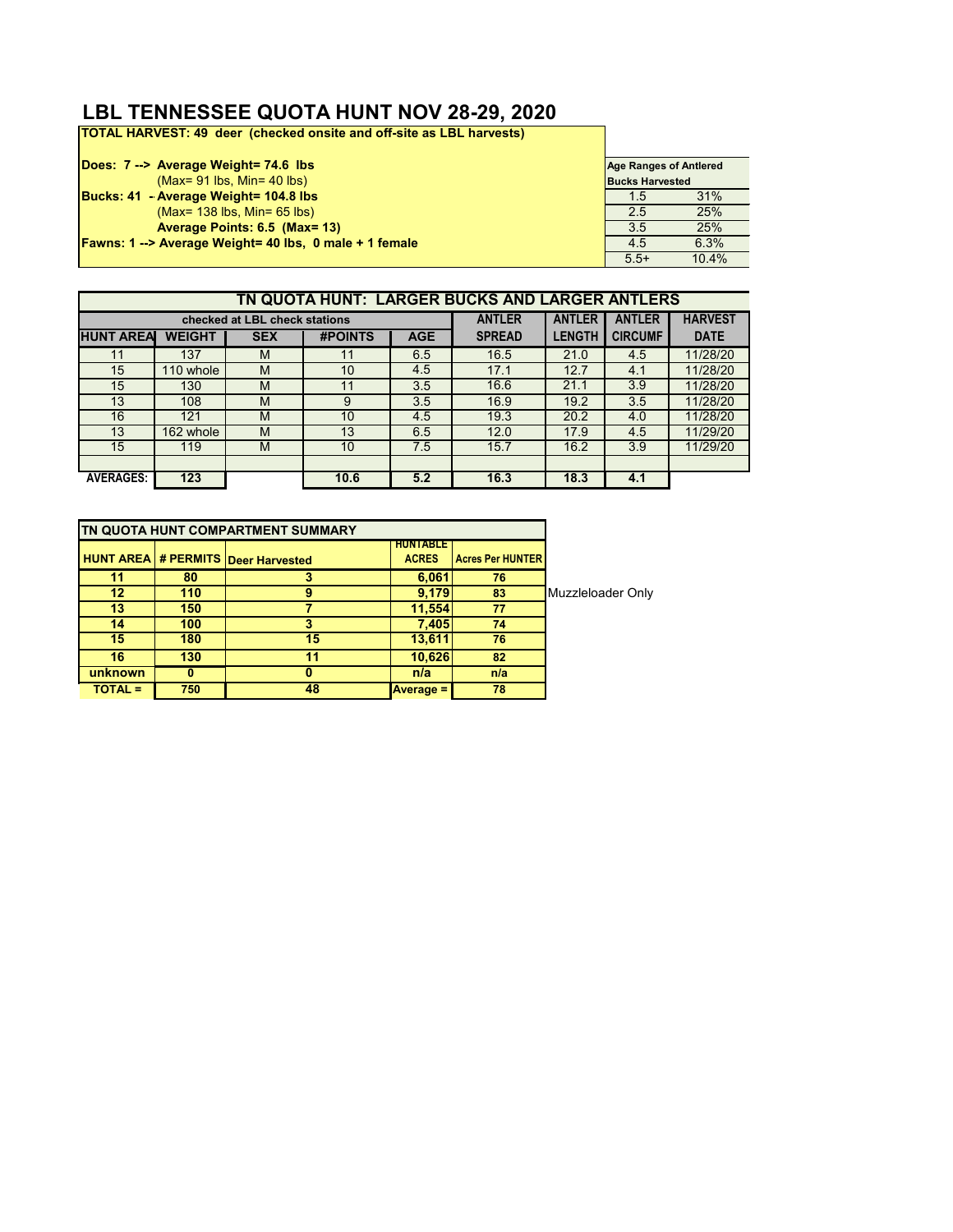| 2020-2021 KENTUCKY ARCHERY HARVEST (self-checked in LBL) |               |         |                |                                  |                     |                              |  |
|----------------------------------------------------------|---------------|---------|----------------|----------------------------------|---------------------|------------------------------|--|
| <b>Month</b>                                             | County        | # Bucks | # Does         | #<br><b>Antieries</b><br>s Males | <b>County Total</b> | <b>Month</b><br><b>Total</b> |  |
| September                                                | Lyon          |         |                |                                  |                     |                              |  |
| September                                                | Trigg         |         |                |                                  |                     |                              |  |
| October                                                  | Lyon          | 4       | $\overline{2}$ |                                  | 6                   |                              |  |
| October                                                  | <b>Trigg</b>  | 5       | 10             |                                  | 15                  | 21                           |  |
| November                                                 | Lyon          | 19      | 4              | 1                                | $\overline{24}$     |                              |  |
| November                                                 | <b>Trigg</b>  | 31      | 8              | 1                                | 40                  | 64                           |  |
| December                                                 | Lyon          | 1       |                |                                  | 1                   |                              |  |
| December                                                 | <b>Trigg</b>  |         |                |                                  |                     | 1                            |  |
| January                                                  | Lyon          |         |                |                                  |                     |                              |  |
| January                                                  | <b>Trigg</b>  |         | $\overline{2}$ |                                  | $\overline{2}$      | 2                            |  |
|                                                          |               |         |                |                                  |                     |                              |  |
|                                                          | <b>Totals</b> | 60      | 27             | 2                                | 89                  |                              |  |

#### **LBL KENTUCKY ARCHERY HARVESTS 2020-2021 SEASON**

| <b>KY HUNTING AREAS</b> |        |                             |  |  |  |  |  |
|-------------------------|--------|-----------------------------|--|--|--|--|--|
| <b>HUNT AREA</b>        |        | <b>ACRES</b> Deer Harvested |  |  |  |  |  |
| 1                       | 14,126 | 14                          |  |  |  |  |  |
| $\overline{2}$          | 10,252 | 8                           |  |  |  |  |  |
| 3                       | 8,476  | 4                           |  |  |  |  |  |
| 4                       | 4,945  | 6                           |  |  |  |  |  |
| 5                       | 9,700  | 9                           |  |  |  |  |  |
| 6                       | 7,610  | 10                          |  |  |  |  |  |
| 7                       | 9,390  | 10                          |  |  |  |  |  |
| 8                       | 10,820 | 15                          |  |  |  |  |  |
| 9                       | 8,461  |                             |  |  |  |  |  |
| 10                      | 9,395  | 12                          |  |  |  |  |  |
| <b>LBL Trigg County</b> |        |                             |  |  |  |  |  |
|                         |        |                             |  |  |  |  |  |
| <b>LBL Lyon County</b>  |        |                             |  |  |  |  |  |
| <b>TOTALS</b>           | 93,175 | 89                          |  |  |  |  |  |

Very few deer measurements are collected from Archery-harvested deer by LBL staff.

See quota hunt data for deer measurement and size information.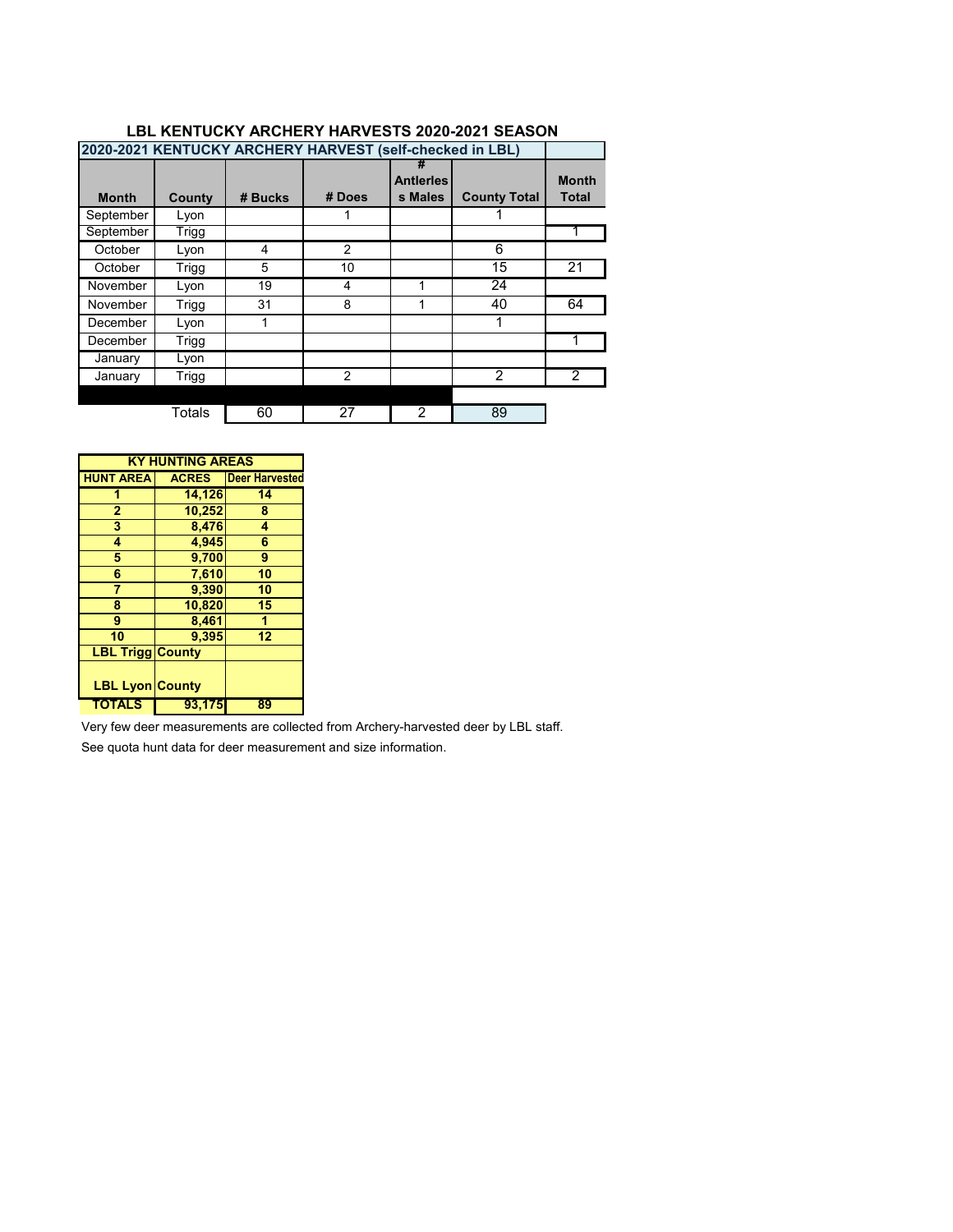# **LBL YOUTH KENTUCKY QUOTA HUNT OCT 24-25, 2020**<br>TOTAL HARVEST: 33 deer (checked off-site, LBL Stations not staffed) Measurements do not include

**TOTAL HARVEST: 33 deer (checked off-site, LBL Stations not staffed)** 

**Does: 8 --> Average Weight= 67 lbs** (Max= 127 lbs, Min=52 lbs) **Bucks: 25--> Average Weight= 137 lbs** (Max=198 whole lbs, Min=55 lbs) **Average Points: 7 (Max= 10) Fawns: --> Average Weight= lbs, male + female** (Max= lbs, Min= lbs)

animals checked off-site

| KY YOUTH QUOTA HUNT: LARGER BUCKS AND LARGER ANTLERS |               |            |                                                       |            |               |               |                          |                |
|------------------------------------------------------|---------------|------------|-------------------------------------------------------|------------|---------------|---------------|--------------------------|----------------|
|                                                      |               |            | checked at LBL check stations (Not staffed this year) |            | <b>ANTLER</b> | <b>ANTLER</b> | <b>ANTLER</b>            | <b>HARVEST</b> |
| <b>HUNT AREA</b>                                     | <b>WEIGHT</b> | <b>SEX</b> | <b>#POINTS</b>                                        | <b>AGE</b> | <b>SPREAD</b> |               | <b>LENGTH   DIAMETER</b> | <b>DATE</b>    |
| 17                                                   | 151           | M          | 10                                                    |            | >11           |               |                          | 10/24/20       |
| 17                                                   | 164           | M          | 10 <sup>°</sup>                                       |            | >11           |               |                          | 10/25/20       |
| 6                                                    | 151           | M          | 10                                                    |            | >11           |               |                          | 10/25/20       |
|                                                      | 121           | M          | 10 <sup>°</sup>                                       |            | >11           |               |                          | 10/25/20       |
| 10                                                   | 160           | M          | 8                                                     |            | >11           |               |                          | 10/24/20       |
| 4                                                    | 170           | M          | 9                                                     |            | >11           |               |                          | 10/25/20       |
|                                                      |               |            |                                                       |            |               |               |                          |                |
|                                                      |               |            |                                                       |            |               |               |                          |                |
|                                                      |               |            |                                                       |            |               |               |                          |                |
|                                                      |               |            |                                                       |            |               |               |                          |                |
|                                                      |               |            |                                                       |            |               |               |                          |                |
|                                                      |               |            |                                                       |            |               |               |                          |                |
| <b>AVERAGES:</b>                                     | 153           |            | 9.5                                                   | #DIV/0!    | #DIV/0!       | #DIV/0!       | #DIV/0!                  |                |

|                  |           | KY YOUTH QUOTA HUNT COMPARTMENT SUMMARY |                   |                         |
|------------------|-----------|-----------------------------------------|-------------------|-------------------------|
|                  |           |                                         | <b>HUN I ABLE</b> |                         |
| <b>HUNT AREA</b> | # PERMITS | <b>DEER HARVESTED</b>                   | <b>ACRES</b>      | <b>Acres Per HUNTER</b> |
| 1                |           | 4                                       | 14,126            | #DIV/0!                 |
| $\overline{2}$   |           | $\mathbf{2}$                            | 10,252            | #DIV/0!                 |
| 3                |           | 5                                       | 8,476             | #DIV/0!                 |
| 4                |           | $\mathbf{2}$                            | 4,945             | #DIV/0!                 |
| 5                |           | 3                                       | 9,700             | #DIV/0!                 |
| 6                |           | 1                                       | 7,610             | #DIV/0!                 |
| $\overline{7}$   |           | 5                                       | 9,390             | #DIV/0!                 |
| 8                |           | $\bf{0}$                                | 10,820            | 0                       |
| 9                |           | 1                                       | 6,305             | #DIV/0!                 |
| 10               |           | $\overline{\mathbf{4}}$                 | 9,395             | #DIV/0!                 |
| 17               |           | 6                                       | 2,575             | #DIV/0!                 |
| unknown          | $\bf{0}$  |                                         |                   |                         |
| <b>TOTAL =</b>   | 0         | 33                                      | $AVG =$           | #DIV/0!                 |

includes late permits